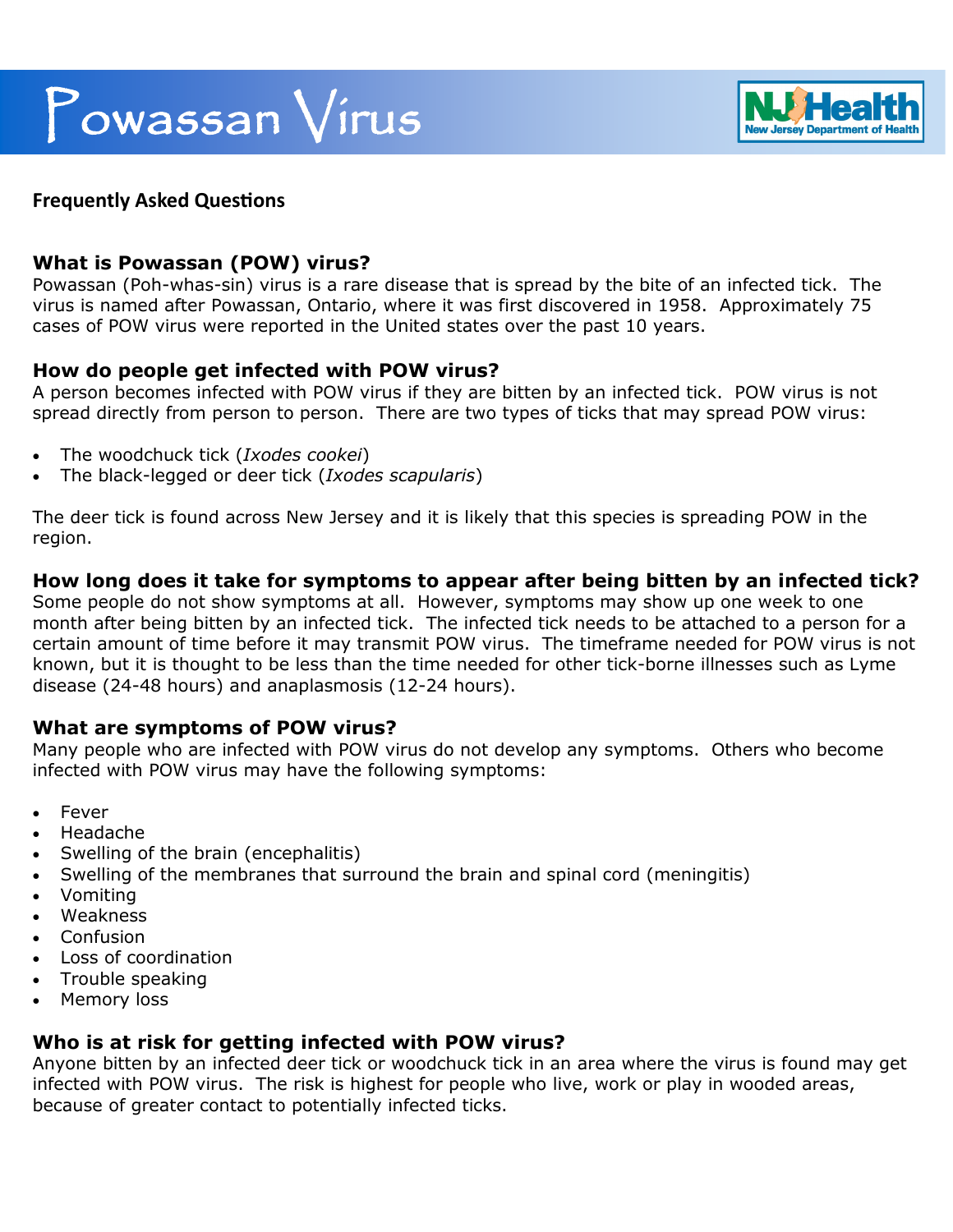# **Where and when are most cases of POW virus disease located?**

Most cases of POW virus have occurred in the northeastern and Great Lakes regions of the United States during the spring and summer, and through mid-fall when ticks are most active. New Jersey confirmed its first case of POW virus in 2013. As of 2016, 3 cases of POW have been reported in New Jersey.

## **How does New Jersey know when there are cases of POW?**

Healthcare providers and health laboratories in New Jersey are required to report cases of certain diseases. POW virus is reportable in New Jersey and falls under the category of "Arboviral disease," which means diseases that are from mosquitoes. In this case, the term arboviral disease is a little misleading since POW virus is transmitted from infected ticks. The New Jersey Department of Health works with local health departments and health care providers to assist with testing and interpreting test results.

# **How is POW diagnosed?**

Diagnosis is based on a combination of signs and symptoms and lab tests of blood or spinal fluid. These tests typically detect antibodies that the immune system makes against the viral infection. Your health care provider may wish to consult with the New Jersey Department of Health regarding testing options.

## **What is the treatment for POW virus?**

There is no specific medicine or vaccine to cure or treat POW virus. Treatment for severe illnesses may include hospitalization, respiratory support, and intravenous (IV) fluids.

# **How can I reduce the risk of getting POW virus?**

The best way to prevent POW virus is to protect yourself and loved ones from tick bites.

- Avoid contact with ticks by avoiding wooded areas with high grass.
	- When hiking, stay on the center of the trail
	- Picnic in areas away from wooded and bushy areas
	- Keep children on playground equipment and away from tall grass and shrubs
- When outdoors, apply insect repellents.
	- Permethrin is a tick repellent and can be applied to clothes and gear to keep ticks from attaching
	- DEET is a mosquito repellent and can be applied to the skin to keep mosquitoes from biting
- Wear clothes that protect against tick bites when outdoors.
	- Wear light-colored clothes so it is easy to see and remove ticks
	- Wear long-sleeve shirts and pants
	- Tuck long pants into socks so ticks cannot crawl under pants
	- Do tick checks every couple hours while outdoors and before coming indoors
	- If you see a tick during tick checks, remove it right away
- Make your yard unattractive to ticks and animals that carry ticks
	- Keep grass mowed short
	- Keep children's toys, playground equipment, pools and lawn furniture at least 15 feet from wooded areas
	- Create a woodchip or mulch border between your yard and wooded areas
	- Keep areas under bird feeders and pet dishes clean, so it does not attract animals that may carry ticks
	- Keep trash in closed containers or areas so it does not attract animals that may carry ticks